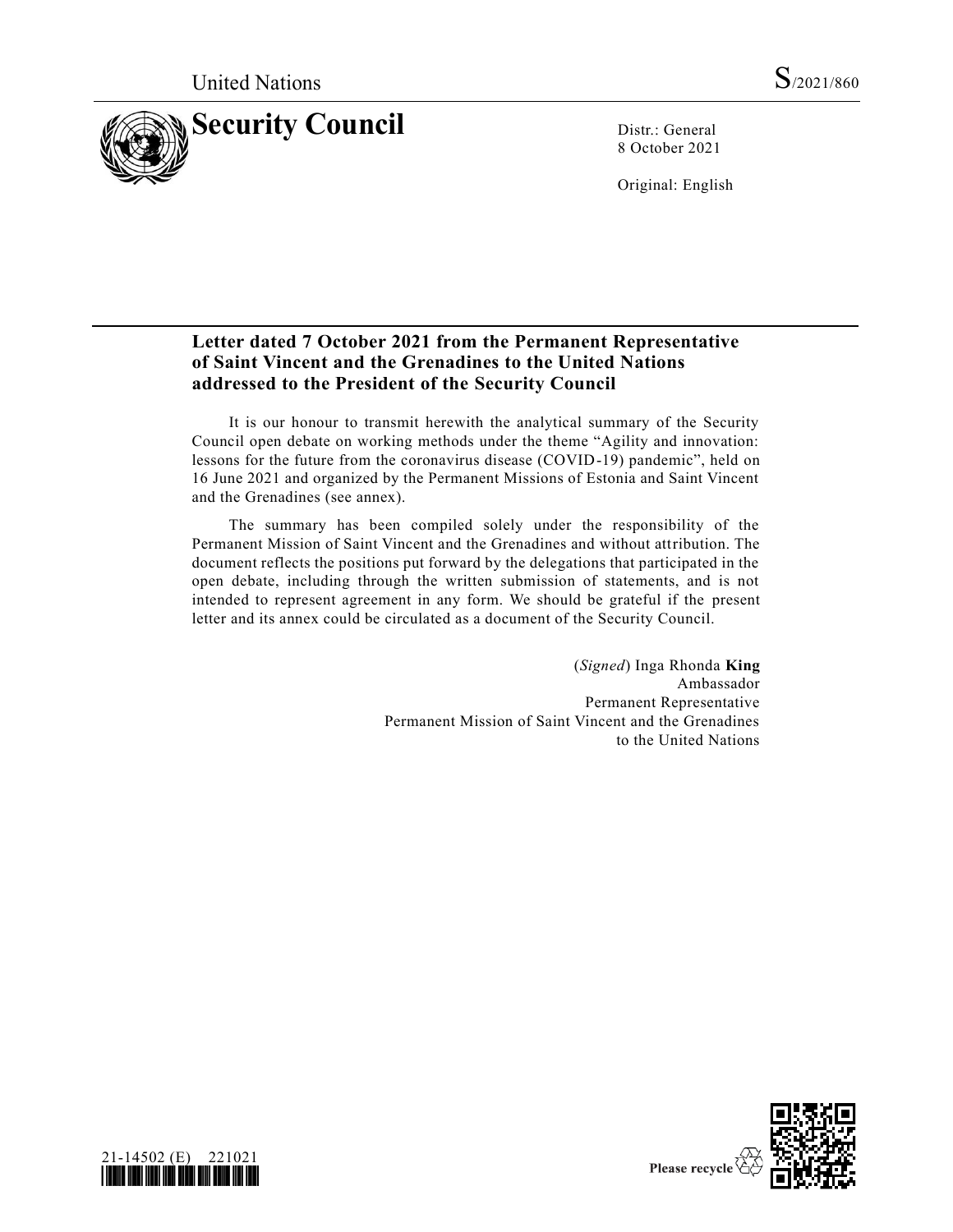# **Annex to the letter dated 7 October 2021 from the Permanent Representative of Saint Vincent and the Grenadines to the United Nations addressed to the President of the Security Council**

# **Analytical summary of the Security Council open debate on the theme "Agility and innovation: lessons for the future from the coronavirus disease (COVID-19) pandemic", held on 16 June 2021**

## **Background**

1. Since March 2020, the coronavirus disease (COVID-19) pandemic has threatened to disrupt the work of the Security Council, challenging the quality of engagement among the 15 members and wholly affecting the mode of operation of the Council. Through a series of letters adopted by various presidencies, beginning with the presidency of China in March 2020, the Security Council has been able to adapt its working methods to the evolving circumstances, enabling its continuous functioning, in accordance with Article 28 of the Charter of the United Nations. Since then, the Council's gradual and long-anticipated return to United Nations Headquarters, more specifically the Council Chamber, has been much welcomed by the entire United Nations membership. Against the backdrop of that return, the Informal Working Group on Documentation and Other Procedural Questions has remained a critical instrument to facilitate the continuous assessment of the temporary, extraordinary and provisional measures adopted to reinforce the agility and responsiveness of the Council and maintain the effectiveness, efficiency and transparency of the Council's work.

2. In 2021, the theme of the annual open debate on the working methods of the Security Council was appropriately entitled "Agility and innovation: lessons for the future from the coronavirus disease (COVID-19) pandemic". The concept note [\(S/2021/527\)](https://undocs.org/en/S/2021/527) circulated ahead of the meeting underscored the need for participants to consider how the Council could creatively formulate and develop its working methods to better adapt to evolving circumstances. Participants were also invited to contemplate ways in which the Council might enhance its overall working methods, including through the incorporation of some of the temporary, extraordinary and provisional measures into its work during ordinary functioning. The open debate was held in the Security Council Chamber on 16 June 2021, with the participation of the Security Council members. Ambassador Inga Rhonda King, Chair of the Informal Working Group, and Karin Landgren, Executive Director of Security Council Report briefed the Council in the Chamber, while Loraine Sievers, co-author of "*The Procedure of the UN Security Council, 4th edition*", gave a briefing via videoconference. As a result of ongoing COVID-19-related restrictions, the wider membership of the United Nations was unable to participate in the meeting in the Security Council Chamber. Instead, it was invited to submit written statements, which formed part of the official compilation document of the Council, which was transmitted by a letter from the President of the Security Council dated 18 June 2021 [\(S/2021/572\)](https://undocs.org/en/S/2021/572).

3. The present analytical summary, prepared by Saint Vincent and the Grenadines in its national capacity, reflects on the key issues raised in the briefing remarks and interventions by Security Council members, as well as the written interventions submitted by the wider membership of the United Nations. To that end, much focus was given to how the Council could better achieve and balance the overall transparency, efficiency and effectiveness of its work, during both ordinary and extraordinary circumstances, and how it could better prepare for future circumstances that might threaten to disrupt its ordinary functioning. A number of other issues were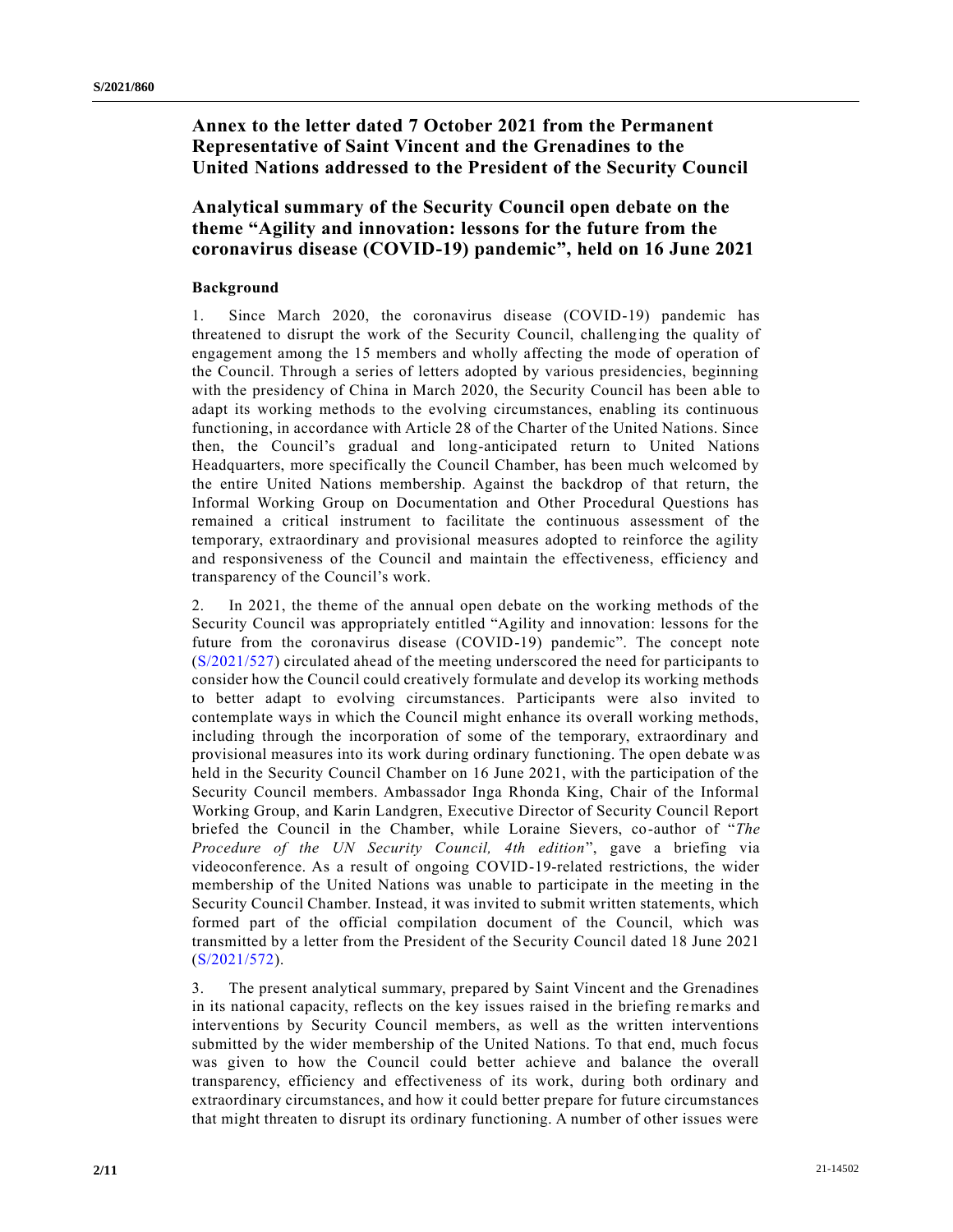also raised related to penholdership and fair burden-sharing; Council reform and the use of the veto; fair and clear procedures in the Council's sanctions committees; field visits and virtual missions; and the engagement of the Council with the wider membership, civil society and United Nations bodies, including the Peacebuilding Commission. The analytical summary covers issues raised by participants that fall within the mandate of the Informal Working Group. In turn, the various issues raised and proposals made may be used to inform the ongoing discussions in the Informal Working Group that are geared towards enhancing the effectiveness, efficiency, transparency and preparedness of the Security Council.

## **Agility**

4. During the open debate, the working methods of the Security Council were recognized as the main guarantor of the Council's continued functioning. Consequently, their appropriate adaptation and adjustment are crucial for ensuring business continuity. Since the outbreak of the COVID-19 pandemic in March 2020, the Council, through successive letters from the President, developed temporary, extraordinary and provisional working methods that enabled it to overcome many challenges. Those working methods enabled the Council to convene uninterruptedly, both in person and via videoconference, ensure the compilation and circulation of statements submitted for open videoconferences, adopt resolutions further to a written procedure that ensured the renewal of mandates, incorporate multilingualism into its open videoconferences, facilitate the continuation of the work of subsidiary bodies and maintain its engagement with the wider membership of the United Nations. To that end, the wider membership of the United Nations welcomed the agility with which the Council was able to adapt to new and unprecedented circumstances, thereby maintaining its continuous functioning, against the backdrop of COVID-19 related constraints.

5. The notion of agility was underscored as an indispensable means by which the Security Council could discharge its mandate, capturing not only the Council's ability to convene, but also its ability to respond to emerging issues of concern. It was stressed that the Council's agility must be continually improved and strengthened, including by adopting innovative methods and ensuring the proper use of advanced technologies. In that regard, interventions by members emphasized the need for the Council to remain agile in all circumstances, in order to address the rapidly growing number of threats to international peace and security.

#### **Videoconferences**

6. The issue of videoconferences was one that was repeatedly raised by the membership in the open debate. In several interventions, members recognized videoconferences as a positive outcome of the Council's remote functioning. Many members underscored that videoconferences had enabled the Council to engage with, and involve more diverse voices from the field, including civil society, women, peacebuilders and young people. They had also enabled the Council to convene several high-level debates, with the participation of ministers and heads of government, which had brought visibility and weight to a number of issues of international concern, without additional costs to the climate that excessive travel would have otherwise entailed. One briefer also noted that videoconferences had made it easier for the scheduling of meetings of subsidiary bodies, given that they were no longer constrained by a lack of meeting rooms.

7. Despite the advantages that had been facilitated by the Council's use of videoconferences, there remained a divide among members about the status of videoconferences. Some members underscored that they should be used by the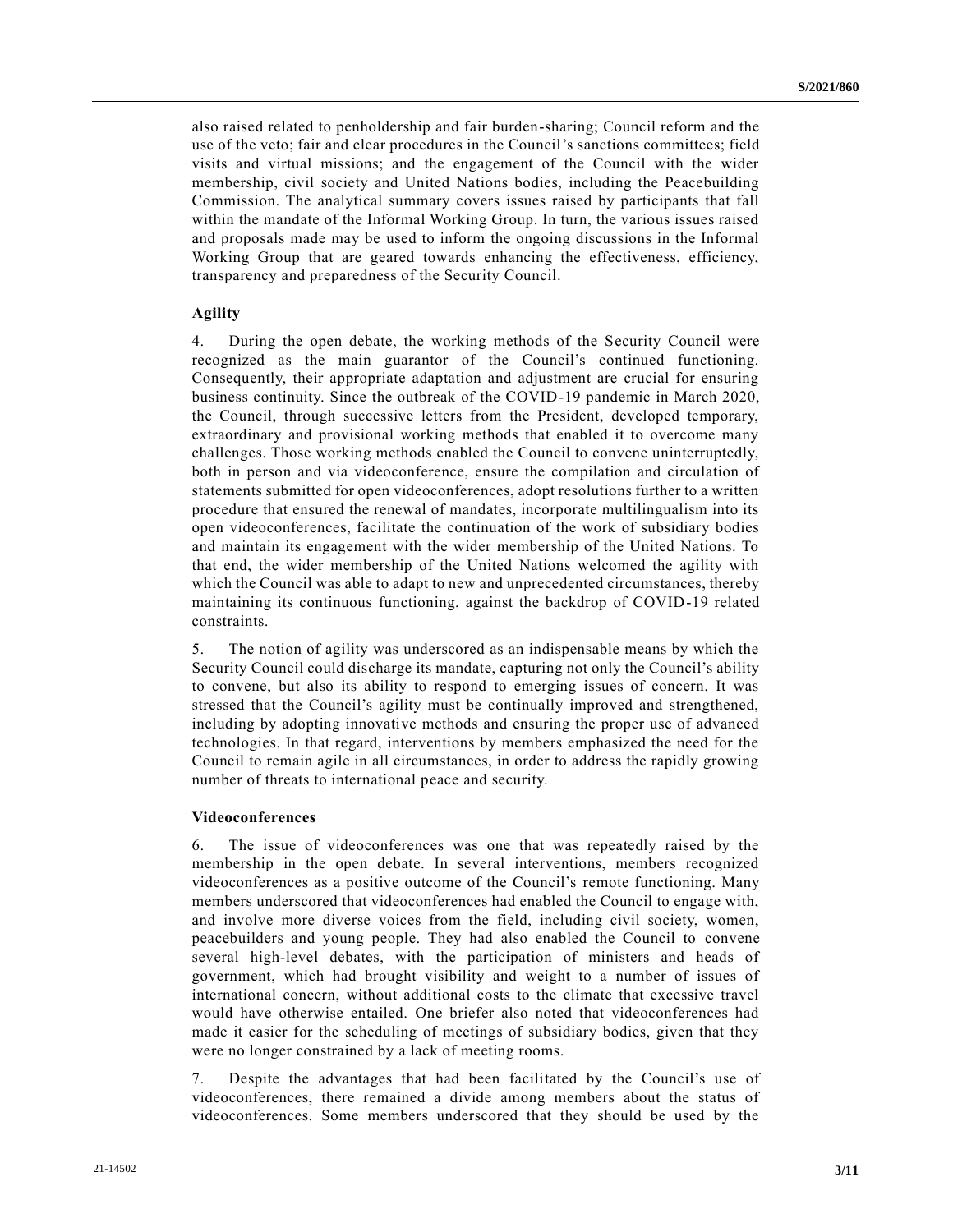Council only under extraordinary circumstances and reiterated that they cou ld not be considered formal meetings procedurally, legally or logically. In contrast to that position, several members expressed concern about the informal nature of videoconferences, which did not operate subject to the provisional rules of procedure. As such, the Council had been unable to undertake procedural votes on the scheduling of meetings and the participation of briefers and had sometimes been unable to discuss new or existing agenda items more substantively. Members also expressed concern about the potential long-term impact of the lack of official records, as well as the absence of information relating to the dynamic of the voting on resolutions, which hampered the transparency of Council deliberations. It was noted that requiring consensus to convene videoconferences had hindered the capacity of the Council to deal flexibly with impending issues and that there was no reason different rules for agenda-setting should be applied to videoconferences. To that end, some participants urged the Council to consider virtual meetings as formal Council meetings and to further reflect them in the *Journal of the United Nations*, in the spirit of transparency vis-à-vis the wider membership of the United Nations and the general public.

8. Members also recognized that videoconferences had constrained the Security Council in many ways, in particular with respect to voting. While the written voting procedure, as set out in the letter from the President of the Security Council dated 27 March 2020 [\(S/2020/253\)](https://undocs.org/en/S/2020/253), was a welcomed step that enabled the Council to continue its work, it was suggested that the process would benefit from further refinement.

9. Another aspect of videoconferences that was highlighted as a concern pertained to the restrictions around the participation of the wider membership in open debates, which hampered the ability of non-Council members to be heard in a timely manner. Those constraints were also deemed to have negatively affected transparency and inclusivity in the Council's work. Members expressed their disappointment that open debates conducted within the context of pandemic-related working methods, featured only oral statements from briefers and Council members. It was noted that written contributions were not an appropriate substitution for the wider membership's participation and that the Council must allow non-Council members to speak in open videoconferences, namely, open debates. In that regard, members made a number of suggestions for the Council's consideration, including the following: exploring safe modalities, such as timed arrivals and the use of the antechamber to ensure an uninterrupted flow in the speakers list; using recorded statements; and holding meetings that combined in-person and virtual participation to attract a wide spectrum of briefers in choice events. To that end, the Council was encouraged to leverage modern technology to continue exploring the option of hybrid formats for open debates as long as the wider membership's face-to-face presence at the Council was limited for health reasons.

10. Members generally expressed their anticipation of the resumption of open debates that were not limited to the participation of Council members, while some interventions reiterated that the provisions related to the participation of non-Council members were exceptions not intended to become permanent practice.

11. Many members recognized that virtual engagement could never actually replace in-person interaction among Council members, with some emphasizing that the Council's recent gradual return to its usual mode of functioning should put an end to virtual meetings. That notwithstanding, members generally underscored that there were aspects of that mode of operation that could prove beneficial, such as strengthened engagement with a range of stakeholders from all over the world and the participation of high-level participants, who could not otherwise travel to New York. To that end, many delegations stressed that the use of videoconferences should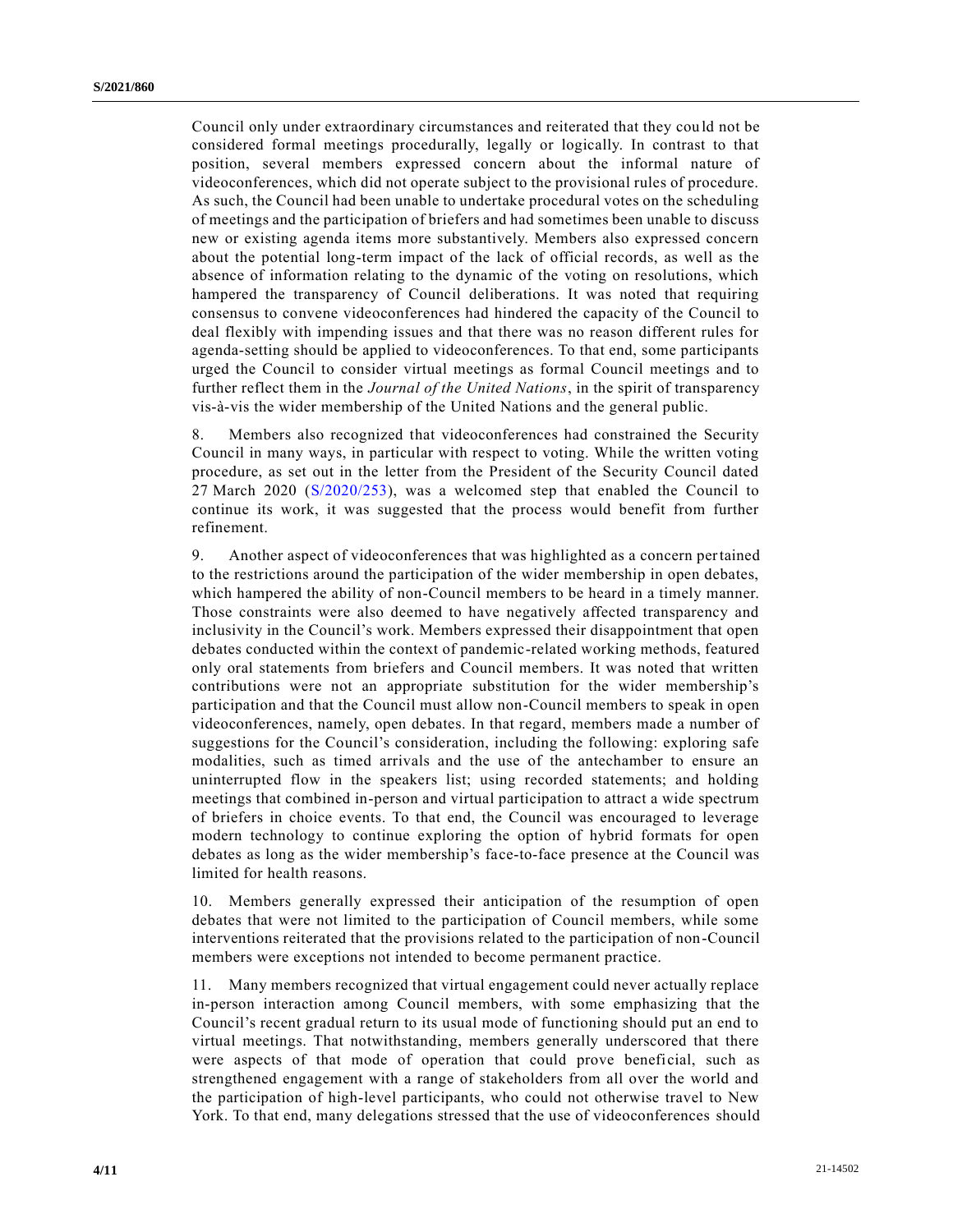be maintained, with an improved quality of simultaneous interpretation that provided fully for multilingualism. Some delegations underscored that videoconferences should be incorporated to the extent that they contributed to the Council's effectiveness and efficiency, while others emphasized that they should be used only to convene informal meetings. In that regard, the hybrid format did not enjoy the support of all members, some of whom expressed concern that unpredictable and serious legal consequences could arise.

#### **Striking a balance: transparency, efficiency and effectiveness**

12. Transparency, efficiency and effectiveness are three elements that have been consistently recognized and emphasized as fundamental to the Security Council's deliberations and decision-making and the overall successful discharge of its mandate. Those elements are inextricably interlinked and mutually reinforcing. Accordingly, many interventions from the open debate focused on how best the Council could strike an appropriate balance between ensuring transparency vis-à-vis the wider membership of the United Nations and efficiency in the Council's work. Within that context, members underscored the need for the Council to continue making strides towards finding the right balance between private and public meetings. The Council was urged to enhance the transparency and visibility of its work and encourage more interactivity in discussions and consensus-building.

13. Transparency, efficiency and effectiveness concern the substance of Security Council discussions and how that translates into concrete action to influence situations on the ground. Transparency, efficiency and effectiveness demand, for example, that the format of a meeting be tailored to the expected outcome. Similarly, when a decision is made to hold a meeting in private, transparency, efficiency and effectiveness demand that there be some level of visibility and openness about the deliberations that have taken place. Participants highlighted the notion of transparency, in particular, as one that could help to foster trust and strengthen multilateralism. Members called for the Council to hold more open-format meetings and more informative briefings, with some emphasizing that private meetings and informal consultations should be the exception and not the rule. While it was generally accepted that there was merit in private conversations, some delegations called for the enhancement of inclusion and transparency of the Council towards the wider membership and the public. Other members noted that excessive public meetings to the detriment of decision-making should be avoided. Nevertheless, the adoption of regular press elements was recognized as a means of enhancing transparency, and the Council was therefore urged to agree on public remarks following all closed meetings. It was stressed that the practice of summarizing discussions from closed consultations for presentation to the media should be further developed. A suggestion was also made that the Council should issue minutes of informal consultations.

14. On deciding on the most appropriate format of meetings, it was suggested that consultations between the presidency and briefers ahead of a meeting might be useful, given that briefers might sometimes have a preference of format by which they wished to convey information to Security Council members. Those consultations should be geared towards tailoring the format and focus of the meeting, in order to secure the best chance of meaningful outcomes to deliberations, as well as addressing the risk of conflict before escalation. In that vein, it was suggested that the Secretariat, penholder or presidency might also advise on the necessity of holding meetings on the basis of mandated reporting cycles and determining whether a Council meeting was necessary during a particular month.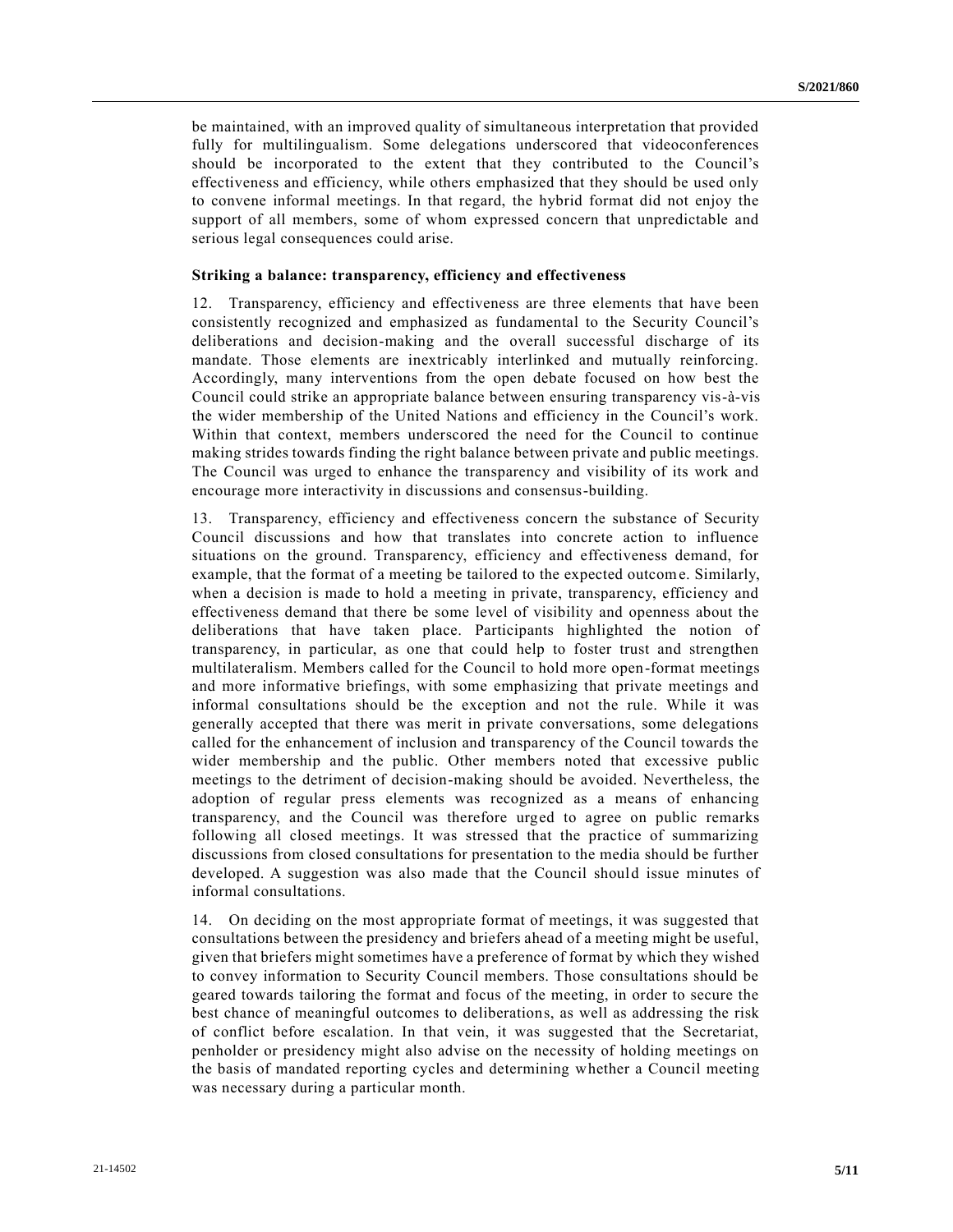15. In an effort to strike the appropriate balance, it was also emphasized that focus should be placed on the agenda of the Security Council, as well as matters of which the Council was seized. The Council was urged to utilize "Other matters" during informal consultations to ensure that emerging threats were addressed in a timely manner, and to reflect those discussions in the informal programme of work. The Council should reflect on its workload and the proliferation of meetings, ensuring its preparedness to innovate and adapt in order to make the best use of its time. Accordingly, it was suggested that rather than scheduling routine meetings on every report of the Secretary-General, more resources should be dedicated to acute crisis situations.

## **Engagement of the Security Council with United Nations bodies, including the Peacebuilding Commission, and regional organizations**

16. The sustained coordination, cooperation and interaction of the Security Council with the principal organs of the United Nations, as well as with the Human Rights Council, was a recurring theme throughout the interventions of many delegations, and the President of the Council was encouraged to regularly engage with the heads of those principal organs. Members called for the Council to enhance its interaction with the General Assembly and other principal organs of the United Nations, paying particular attention to the need to avoid encroachment of, or interference in, th e issues falling within the purview of those other organs. Some members noted that the practice of considering thematic subjects in the Council that fell under the competence of the Assembly, the Economic and Social Council and other organs violated the we llestablished division of labour and distracted the Council from addressing its priorities.

17. Acknowledging that the number of items addressed in the Security Council had swelled, various members called on the Council to increase its communication and coordination with the General Assembly to avoid broadening its scope of consideration and prevent duplication of efforts. Members also recognized the Council's annual report to the Assembly, which provided a valuable overview of the work of the Council, as a key tenet of the interaction between the two organs and as a means by which the Council maintained transparency and kept the wider membership well-informed about various Council issues. While members generally welcomed the Council's efforts to ensure the timely submission of the annual report, they also called on the Council to ensure that the report was more analytical, detailed, contextualized and forward-looking. Members also stated that the annual report should incorporate the main challenges to international peace and security, with a dedicated section on the impact of the COVID-19 pandemic providing an overall and cross-cutting analysis of the matter. In considering the annual report, the issue of monthly assessments was also raised, with various delegations calling on Council members to ensure the timely preparation of those assessments.

18. Members also acknowledged the role of the Peacebuilding Commission as one that should be further utilized by the Security Council to enrich its discussion of mandates and to provide cross-cutting perspectives on different topics. The advisory body was recognized as being uniquely placed to provide reliable and first-hand information, as well as advice on its country configurations. It was suggested that interaction between the Council and the Commission should be enhanced, including by inviting the Chair of the Commission to discuss issues of common interest and by considering relevant joint outcomes of the two organs, where possible.

19. The interaction between the Security Council and regional and subregional organizations was an issue that recurred in various interventions. Members called on the Council to ensure continued targeted periodic engagement with such organizations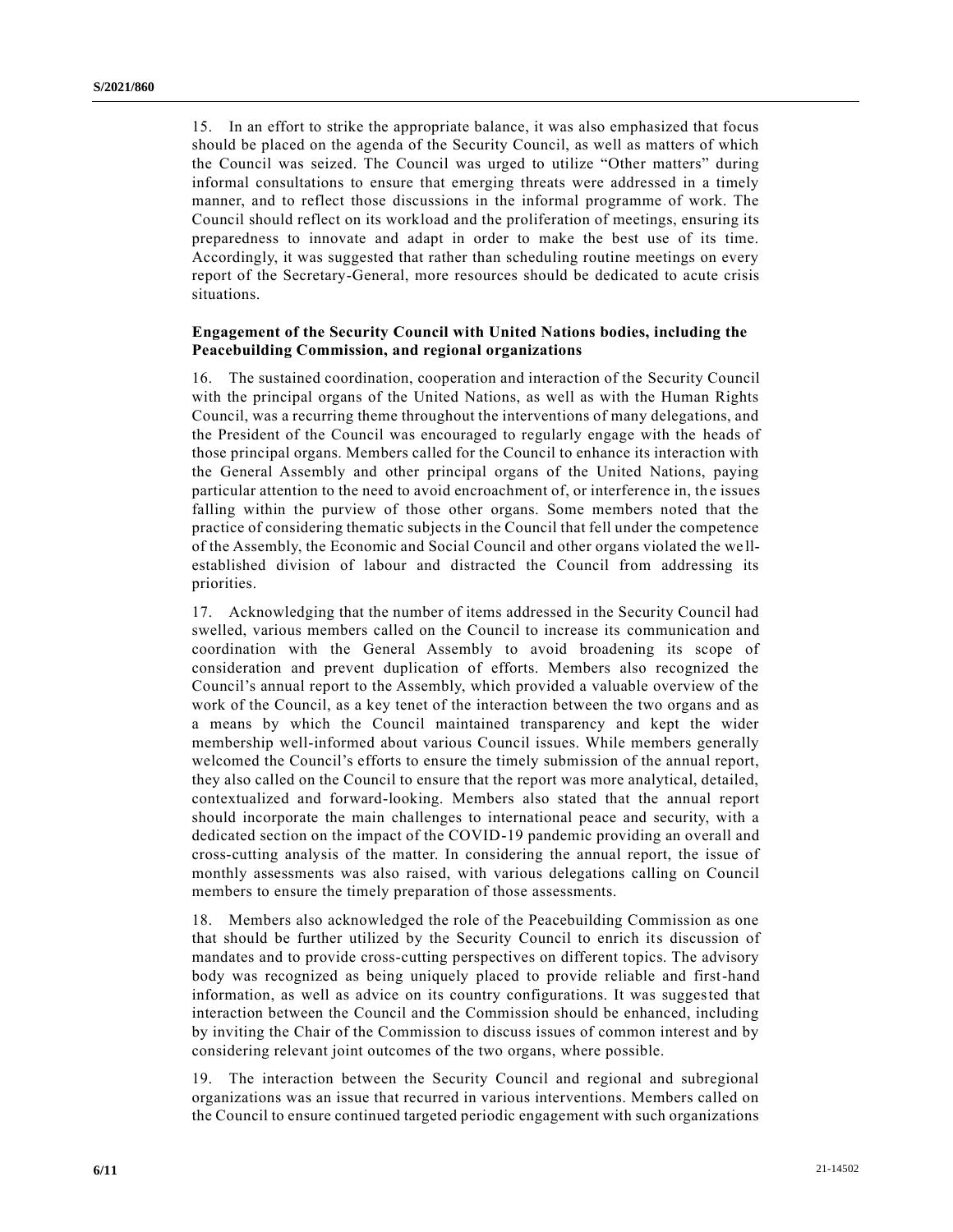to satisfy the Council's efforts to be agile and promote transparency, as well as prevent conflicts. It was underscored that interaction between the Council and regional and subregional organizations should not be limited solely to signature events, but should also include topical issues that arise, such as the exchange of experiences and views in regional management of the pandemic. Moreover, in addressing hotspots, the Council was encouraged to heed the views of regional organizations.

## **Council engagement with the wider membership, including troop- and police-contributing countries and civil society**

20. The enhanced and sustained interaction of the Security Council with the wider membership, including troop- and police-contributing countries and civil society, was recognized as critical to securing transparency, efficiency and effectiveness in the Council's work. Participants recognized the role of the President of the Council in ensuring that engagement, including by holding briefings on the programme of work, conducting wrap-up sessions and preparing monthly assessments. Accordingly, members welcomed the preparation of monthly commitments in an effort to enhance the implementation of the note by the President of 30 August 2017 [\(S/2017/507\)](https://undocs.org/en/S/2017/507) and the subsequently adopted notes by the President.

21. Members welcomed the briefings on the programme of work and the wrap-up sessions, which had become widely established meetings that contributed to the enhanced level of interaction between the Council and the wider membership. The Council was encouraged to endeavour to enhance the interactivity and candid nature of those discussions and to consider drawing from the proposals contained within the non-paper on wrap-up sessions prepared by the Accountability, Coherence and Transparency Group in June 2021. It was further suggested that issues relating to working methods should be addressed during those sessions, including with the direct participation of the Chair of the Informal Working Group. While delegations encouraged the further institutionalization of the sessions, they also urged the Council to consider other ways to interact with, and keep the wider membership informed, throughout the month.

22. The Security Council was also encouraged to increase its engagement with non-Council members, including by exploring innovative ways and new spaces, both formal and informal, to strengthen ties with the wider membership. It was suggested that an informal channel should be established between the Council, perhaps through the President, and directly affected Member States.

23. The sustained engagement of the Security Council with the wider membership was underscored as being critical to its overall efficiency and effectiveness. The ability of the Member States directly involved or particularly affected by an issue to participate in Council discussions and decision-making processes was of importance to that interaction. The Council was also urged to heed the views of the wider membership, especially the countries concerned and countries of the region, countries affected by sanctions measures, and host countries in the context of the formulation or modification of peacekeeping mandates. To that end, there was a call for the full implementation of Articles 31 and 32 of the Charter of the United Nations, which called for the invitation of non-Council members to participate in discussions on matters of direct importance to them, within the context of the work of the Council and its subsidiary bodies.

24. The engagement of the Security Council with civil society actors, who were uniquely placed to provide a clear, accurate and factual picture of various situations, was also critical to the Council's efficiency, effectiveness and transparency. Accordingly, the membership encouraged the inclusion and meaningful participation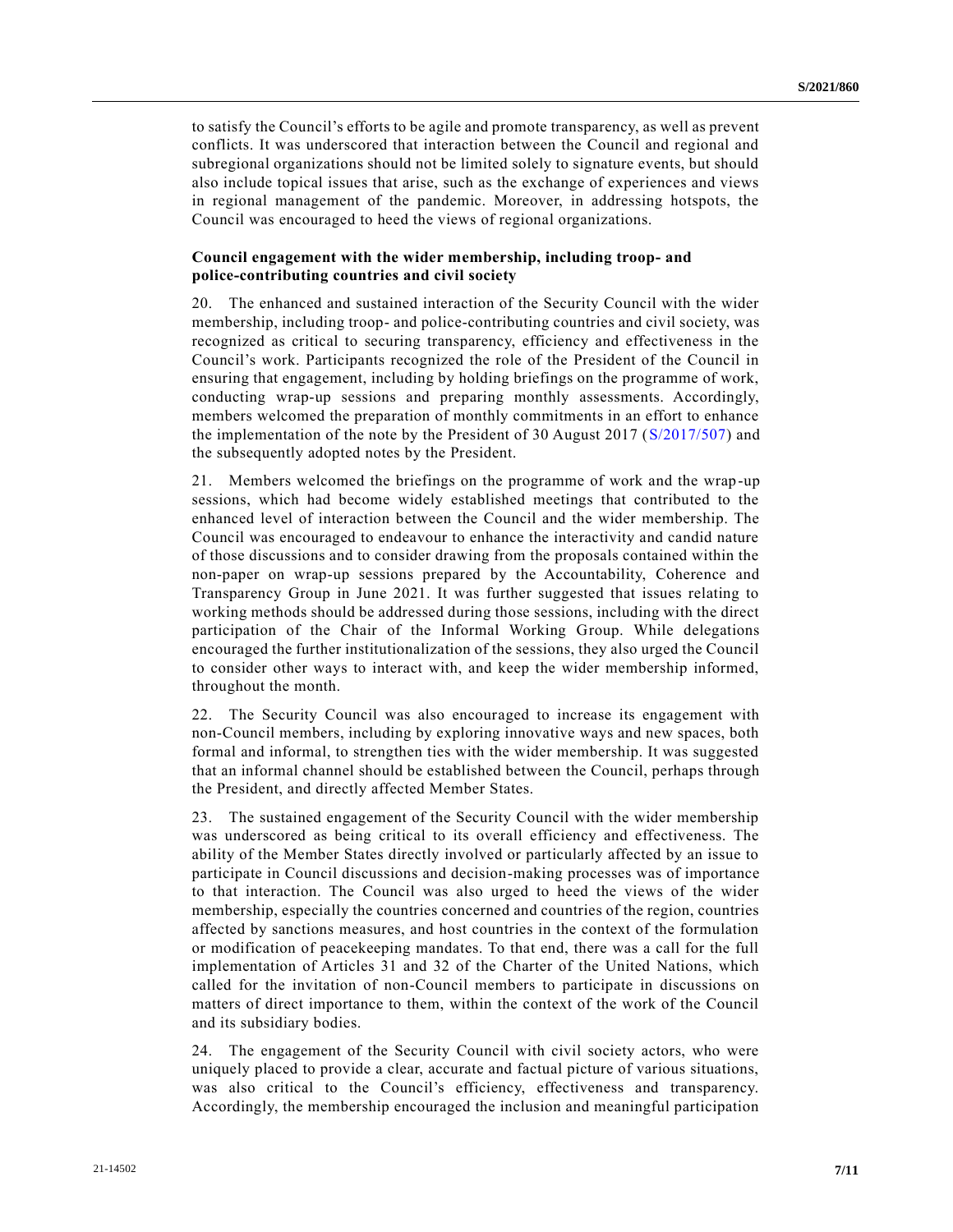of civil society representatives, including women, young people and persons with disabilities, as briefers in Council discussions.

25. Troop- and police-contributing countries were further acknowledged as key actors with whom the Security Council should enhance its interaction. Many Member States encouraged the Council to ensure that its consultations with those countries were timely and substantive and were undertaken at the early stage s of the decisionmaking process, when formulating or modifying mandates of peacekeeping operations, and during transitions. Furthermore, consultations with troop - and policecontributing countries during mandate renewal discussions should be extended to include countries hosting United Nations peacekeeping operations.

26. While noting the irreplaceable nature of Security Council meetings, the wider membership generally recognized Arria-formula meetings as a platform that facilitated interaction with actors directly involved in situations that threatened peace and security. Those meetings remained relevant to the promotion of frank discussions on existing and emerging security challenges, in particular when a formal meeting was not possible. However, the membership urged that Arria-formula meetings not be used to promote narrow political interests aimed at influencing public opinion. Delegations also considered the issue of how to strike the appropriate balance between open and closed Arria-formula meetings, noting that they should not be used to add to the programme of work at the expense of the time needed to deal with crises.

#### **Subsidiary organs**

27. Many of the interventions by Members States, both oral and written, addressed issues related to the conduct of work of subsidiary bodies, as well as the process for the selection of chairs of subsidiary bodies. On the former, the importance of accountability and transparency in the work of the sanctions committees was stressed, and that an open and evidence-based methodology with respect to the working methods of subsidiary bodies should be followed. It was suggested that any agenda item being introduced for consideration, as well as holds placed on listing requests or other matters of the committees' business, should be supported in writing with necessary justification by the requesting members. In addition, various members underscored that specially affected Member States should be able to participate in the meetings of subsidiary bodies and that when panels and groups of experts prepared reports, they should consult with the concerned and affected States.

28. On the issue of the process for the selection of chairs, members highlighted the need for transparency and the importance of the timelines, urging that the appointment of chairs of subsidiary bodies be agreed upon no later than 1 October, in accordance with the note by the President of 30 August 2017 [\(S/2017/507\)](https://undocs.org/en/S/2017/507). The timely completion of the process would enable efficiency and a smooth transition, which would allow newly elected members to monitor closely and better understand the work of the subsidiary bodies that they were expected to chair. It was also noted by numerous members that a fair and equal burden-sharing or division of labour should apply to the distribution of the chairpersonships of subsidiary bodies. Members also underscored the importance of strengthening the capacity-building of incoming members, including by assisting newly elected members in familiarizing themselves in advance with the work of the Council and its subsidiary organs. In that regard, it was suggested that the informal process of consultations should start as soon as possible after the elections and in conjunction with the envisaged capacity-building, which should involve the chairs of subsidiary organs.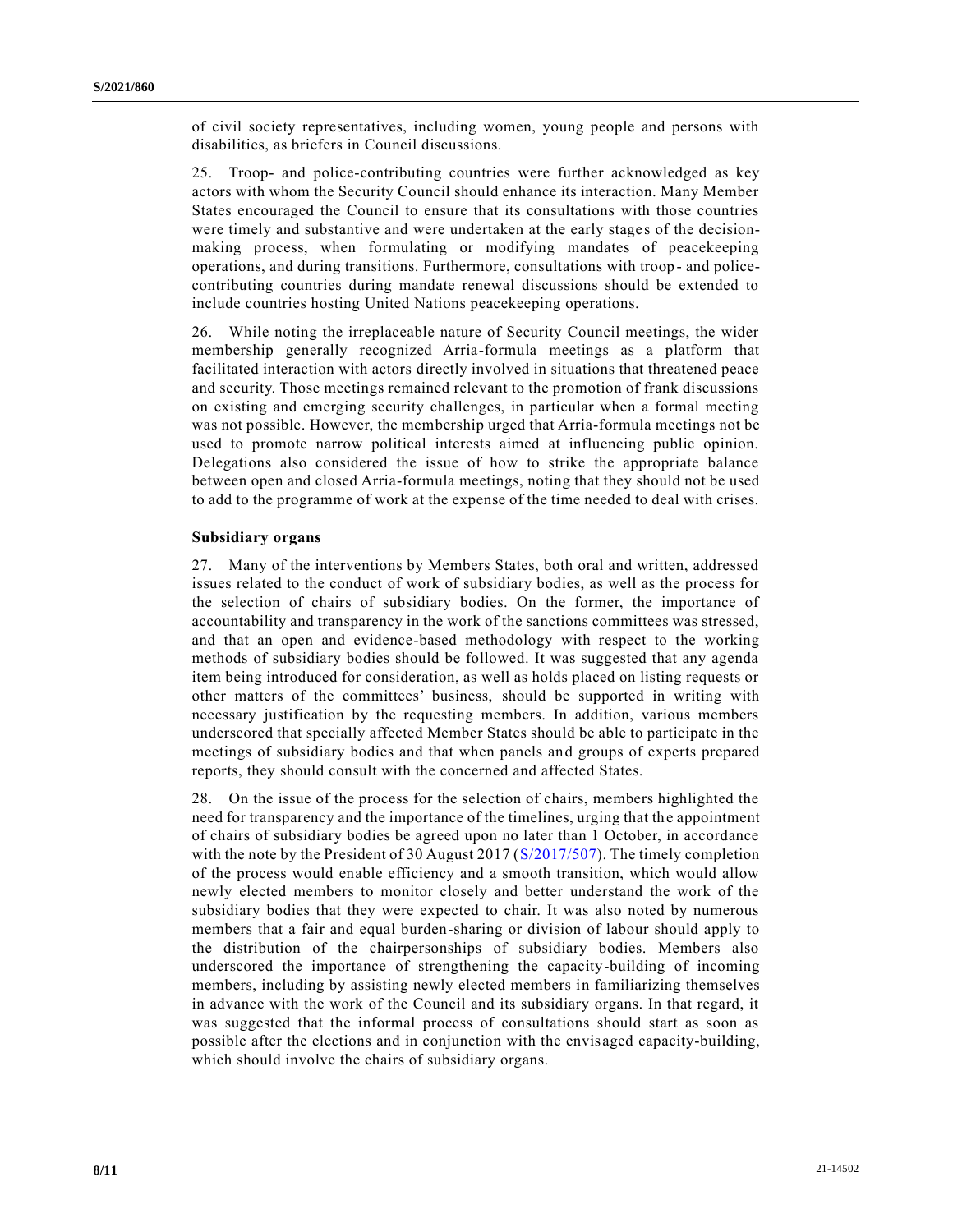### **Intra-Security Council cooperation and consultation**

29. During the open debate and throughout the various written interventions of the wider membership, there was recognition that improved cooperation between elected and permanent members of the Security Council would lead to greater effectiveness around the common objective of improving working methods. Such coordination would maintain coherence, continuity and consistency in working priorities among members. It was stressed that Council members should build broad consensus and accommodate the concerns of all parties and avoid resorting to a vote when differences arose. It was therefore suggested that Council members should create informal spaces for meaningful discussions aimed at identifying collective approaches and solutions to situations of which the Council was seized.

30. On the issue of intra-Security Council coordination, it was suggested that smaller groups of like-minded Council members should speak out in the form of joint statements if Council actions or press statements were blocked and consensus was not achievable.

31. Members also referenced the issues of penholdership and fair burden-sharing and the need for the freedom of any Council member to submit draft texts to be preserved. Members recognized that the fair and adequate distribution of penholdership, as well as co-penholdership, would help to foster greater levels of transparency and accountability. In that regard, the notion of democratization of the Council was emphasized, as various delegations urged that the Council members consistently act together on equal footing. Many members emphasized the need for more equal burden-sharing between permanent and elected members with respect to penholdership, including with elected members serving as co-penholders. Accordingly, it was emphasized that elected members should take a more active role in the drafting and consultation process.

32. Reflecting on paragraphs 78 and 79 of the note by the President of the Security Council of 30 August 2017 (ibid.), members reiterated that multiple Council members could serve as co-penholders and that non-penholders should be encouraged to actively contribute to the drafting of documents. It was also underscored, however, that the process of allocating penholders should be more rational and should reflect shared responsibilities and collective participation.

### **Field visits and virtual missions**

33. Field visits remain an important tool at the disposal of the Security Council that can enhance the implementation of Council decisions, enable Council members to form their own impressions of situations on the ground and strengthen the Council's engagement with key stakeholders. As such, members encouraged the Council to continue exploring ways to develop and enhance visiting missions in an effort to promote greater efficiency and flexibility, including by utilizing different composition formats, such as sending smaller groups of the Council. However, such a suggestion was not accepted by all Member States, some of which underscored that visiting missions should include all Council members, adding that a lack of full Council representation might be construed as a political signal. It was also noted that there were opportunities for the Council to derive more value from such visits in a number of ways, such as by consolidating its travel schedule with those of sanctions committees, other subsidiary organs and the Peacebuilding Commission, for greater coherence and effectiveness.

34. While some delegations underscored that hybrid or virtual visits would not allow the Security Council to sufficiently achieve the goals set for the visits, others recognized that there might be merit in carrying out visits virtually and urged the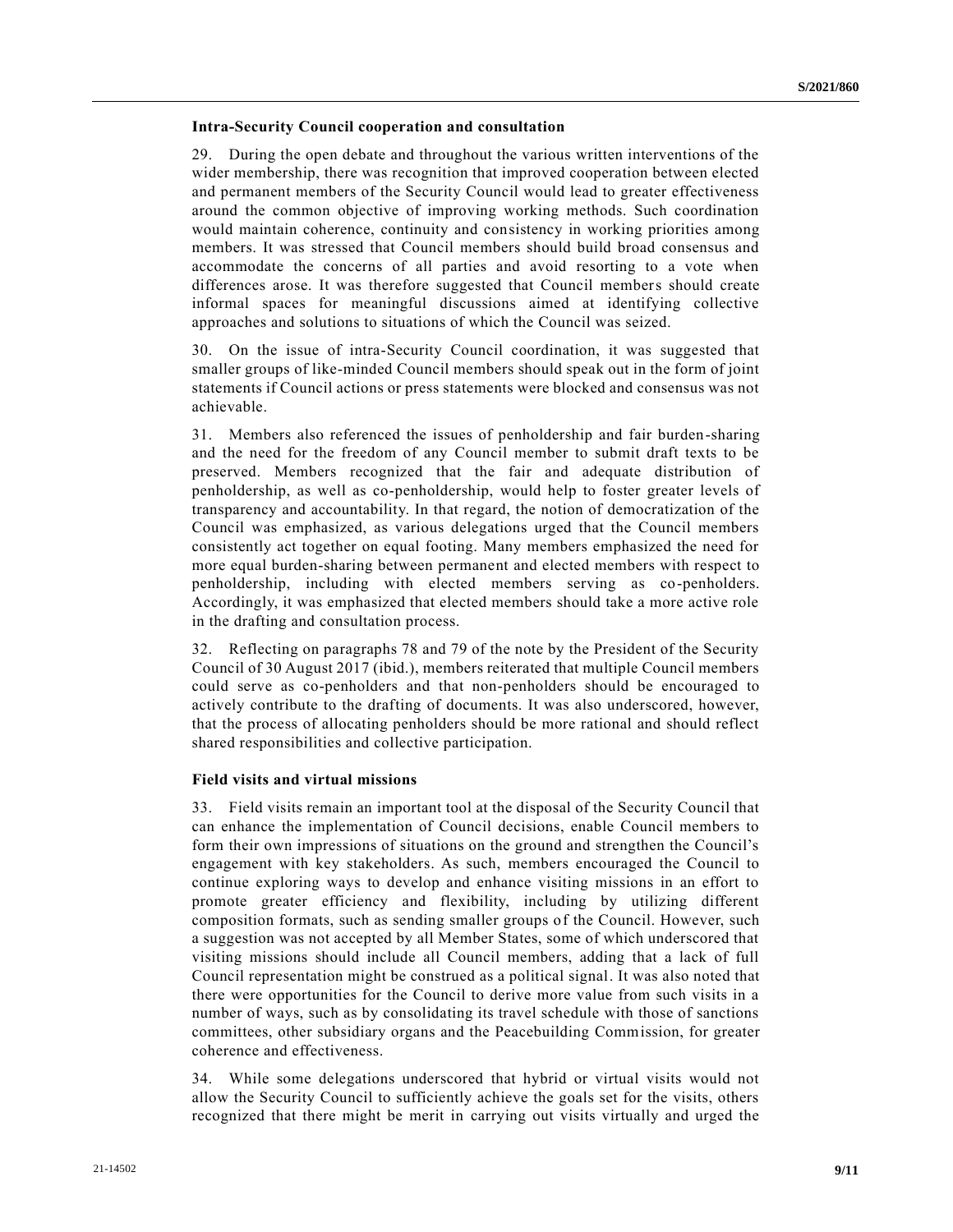Council to consider that format when travel was not possible and to do so with the same frequency that in-person visits would have been conducted, so as to enable the Council to be more agile and responsive in the discharge of its mandate. It was underscored that virtual visits should not be intended as a replacement for in-person visits, but should complement them to ensure that the Council could interact directly with relevant stakeholders in a time-efficient manner. In that regard, Member States encouraged the Council to remain flexible and creative in organizing field visits.

#### **Looking ahead: lessons learned**

35. Despite the unforeseen and far-reaching consequences of the COVID-19 pandemic and its related constraints, many Member States lauded the Security Council for its ability to adapt quickly to the evolving circumstances, particularly as it related to the temporary, extraordinary and provisional measures that were developed to ensure the continuous functioning of the Council. Against the backdrop of the Council's efforts towards a full return to ordinary functioning in the Council Chamber, the statements made orally and submitted in writing made many references to the best practices and lessons learned from the past year, many of which could be considered in future situations that might affect the Council's ordinary operations. In that regard, the Council was urged to consider the pandemic and its related constraints as a positive opportunity to make permanent some of the recent adaptations, particularly where they reinforced the transparency, efficiency and effectiveness of the Council's functioning. On the other hand, some Member States reiterated that the contingency modus operandi during the COVID-19 period was merely an interim measure that could not replace normal working modalities or constitute a precedent for the future work of the Council.

36. Despite the outstanding challenges, members recognized many best practices adopted during the COVID-19 pandemic and urged the Security Council to consider incorporating videoconferences into its work, thereby preserving valuable avenues for more inclusive and dynamic engagement. The Council was encouraged to maintain the use of videoconferences to enhance the inclusivity of its discussions and channel the views of those working on the ground into its work, including by allowing briefers to deliver remarks virtually when they were unable to attend in person and maintaining, in combination with in-person meetings of the Council, virtual highlevel participation of all United Nations members. That practice was regarded as one that would not only strengthen the inclusivity of the Council's work but also provide equal opportunities for all Member States to be represented at high levels. Members also welcomed the practice of allowing non-Council members to submit written statements during open debates and encouraged the continued circulation of written compilations of briefings and statements after Council meetings, including explanations of votes. Against the backdrop of the continuously evolving COVID-19 pandemic, the Council was encouraged to continue its discussions on useful practices, including flexible decision-making methods through the silence procedure and the holding of virtual or hybrid-format meetings, with the objective of reaching consensus on their use and future implementation.

37. Members recognized that there was much to consider for future extraordinary circumstances and emphasized the need to contemplate the future and agree on working methods that could withstand pandemics and other major future disruptions to the work of the Security Council. Some participants encouraged the Council to codify and ensure a ready set of working methods for similar future crises. Others stressed that the codification of the interim practices was unnecessary given that they were already set out in the letters from the President, to which the Council could also return in the event of a recurrence of a similar crisis. The Council was called on to actively engage in contingency planning that would allow for the Council and its